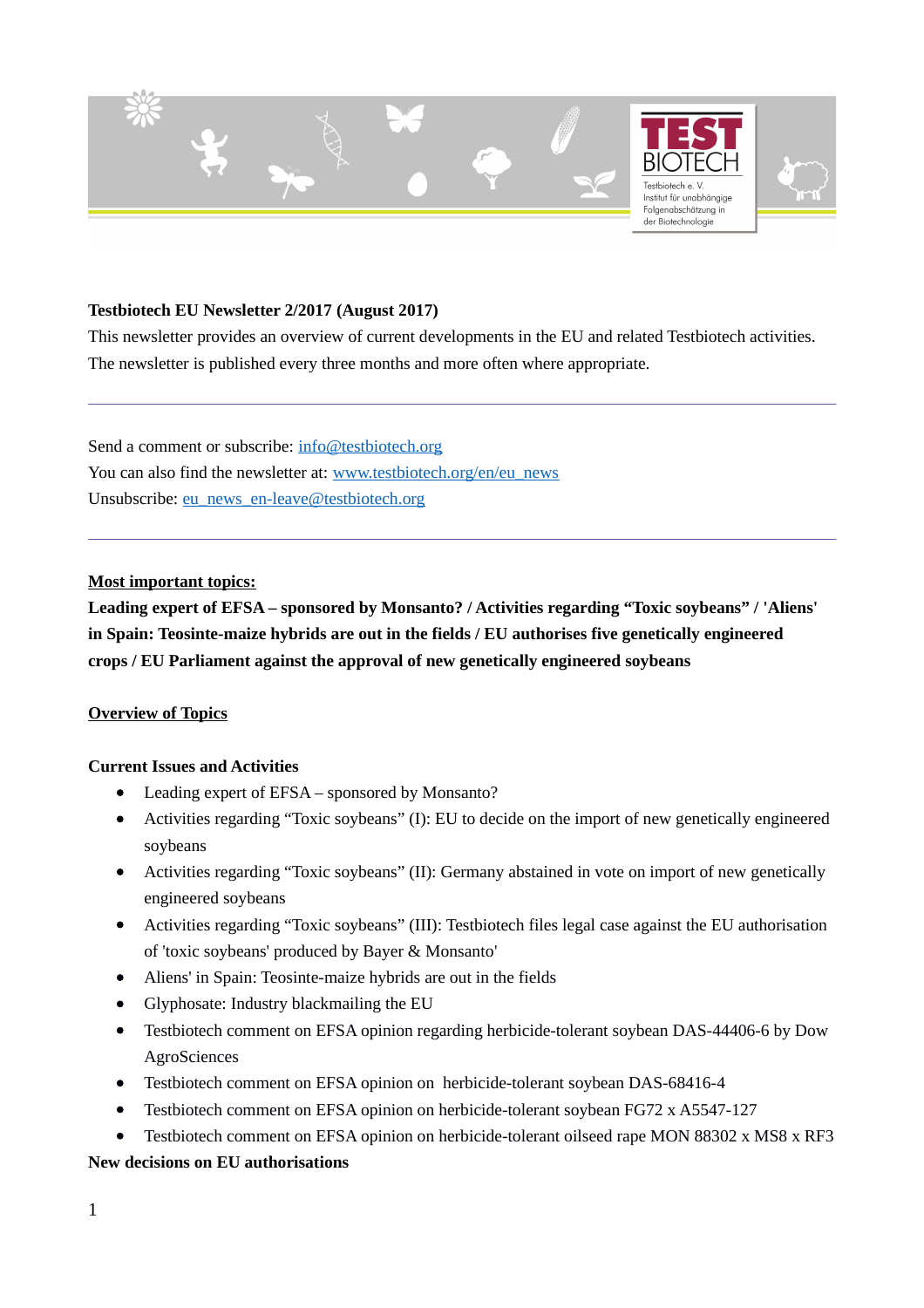- EU authorises five genetically engineered crops
- Votes on import of genetically engineered soybean DAS-68416-4: no qualified majority
- Votes on import of genetically engineered soybean DAS-44406-6 and FG72 x A5547-127: no qualified majority

## **News from EFSA**

- Risk assessment of new sequencing information on genetically modified soybean event 40-3-2
- Risk assessment of new sequencing information on genetically modified soybean event 305423
- Scientific Opinion on maize MON 87427  $\times$  MON 89034  $\times$  1507  $\times$  MON 88017  $\times$  59122 and subcombinations by Monsanto
- Scientific Opinion on maize MON 87427  $\times$  MON 89034  $\times$  NK603 and sub-combinations by Monsanto Scientific opinion on maize 59122 by Pioneer and Dow AgroSciences
- New Guidance for securing EFSA independence
- Guidance on allergenicity assessment of genetically modified plants
- Literature review of baseline information to support the risk assessment of RNAi-based GM plants
- Relevance of a new scientific publication (Mesnage et al., 2016) on previous EFSA GMO Panel conclusions on the risk assessment of maize NK603
- Annual post-market environmental monitoring (PMEM) report on the cultivation of genetically modified maize MON 810 in 2015 from Monsanto
- EFSA opinion on application regarding glufosinate-ammonium- and glyphosate-tolerant oilseed rape MON 88302  $\times$  MS8  $\times$  RF3 by Monsanto

## **Other**

EU Parliament against the approval of new genetically engineered soybeans

## **Current Issues and Activities**

## **Leading expert of EFSA – sponsored by Monsanto?**

A number of emails published by US consumer attorneys show how Monsanto is secretly influencing European scientists behind the scenes in order to have their herbicide glyphosate declared as being noncarcinogenic. It seems that payments by Monsanto can be traced to a leading expert at the European Food Safety Authority (EFSA).

<http://www.testbiotech.org/en/node/2051> Update:<http://www.testbiotech.org/en/node/2053>

## **Activities regarding "Toxic soybeans" (I): EU to decide on the import of new genetically engineered soybeans**

In important votes on 12 and 17 July, EU Member States did not reach qualified majorities regarding the authorisation of new genetically engineered soybeans. The soybean plants produced by Bayer and Dow AgroSciences are engineered to be resistant to the application of three herbicides each. Consequently, the harvest will be burdened with the respective residues. Nonetheless, the European Food Safety Authority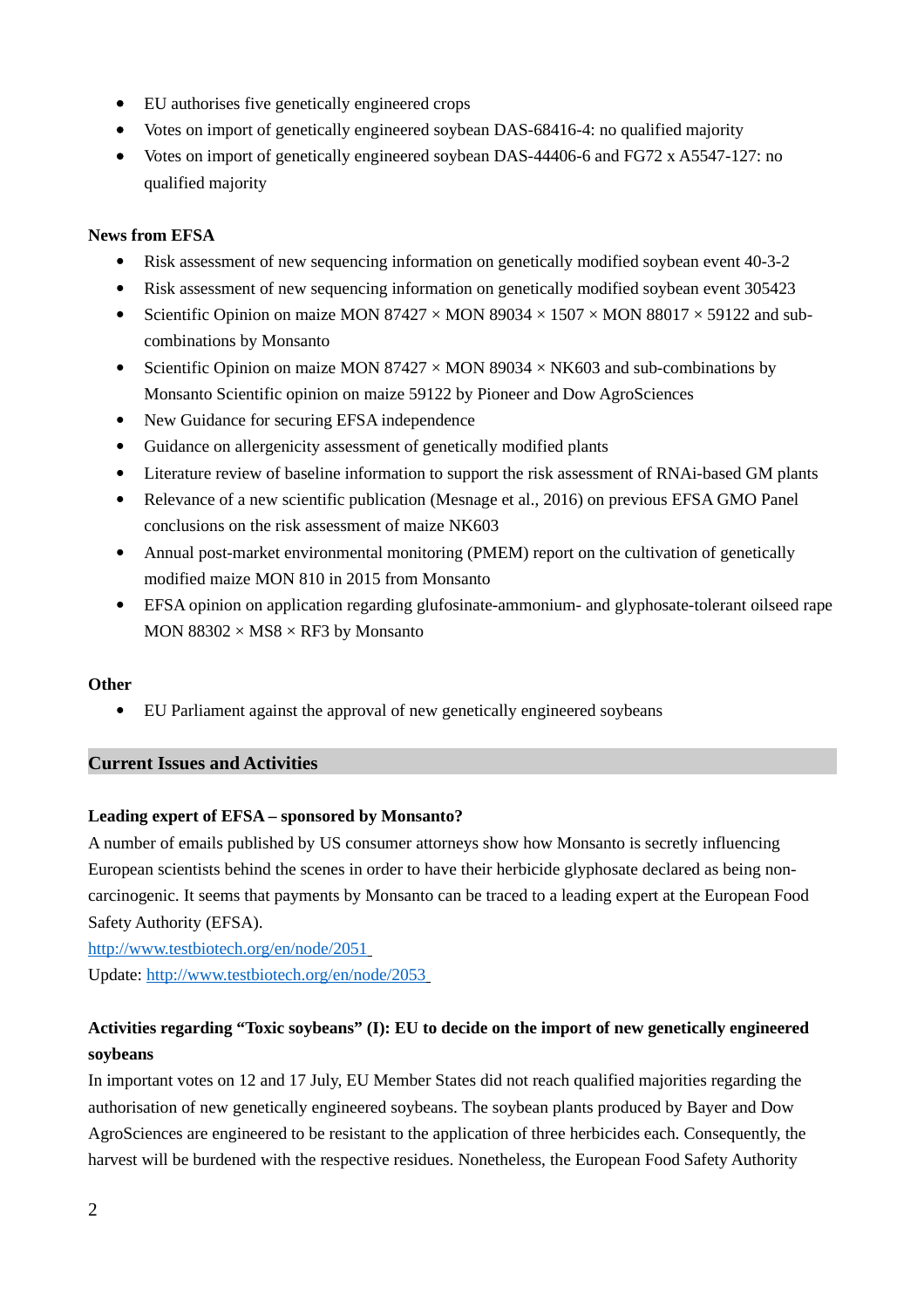EFSA has only partially assessed the residues of the herbicides and did not take combinatorial effects into account. According to the data available, consumption of the soybeans are likely to pose health risks. <http://www.testbiotech.org/en/node/2031>

## **Activities regarding "Toxic soybeans" (II): Germany abstained in vote on import of new genetically engineered soybeans**

In the vote on import approval for a new variety of genetically engineered soybeans in Brussels on 12 July, Germany was the only country which abstained.

<http://www.testbiotech.org/en/node/2037>

# **Activities regarding "Toxic soybeans" (III): Testbiotech files legal case against the EU authorisation of 'toxic soybeans' produced by Bayer & Monsanto**

Testbiotech has filed a case at the General Court of the EU against authorisation for the import of genetically soybeans produced by Bayer and Monsanto. The soybeans sold under brand names, such as 'Balance GT' or 'Roundup Ready 2 Xtend Soybeans', can be sprayed with the herbicide glyphosate in combination with other herbicides e.g. isoxaflutole and dicamba. The combination of these herbicides and their residues from spraying were not assessed in respect to health risks. The case is registered under case number T-173/17. <http://www.testbiotech.org/en/node/1957>

## **'Aliens' in Spain: Teosinte-maize hybrids are out in the fields**

Analysis carried out by researchers at the ETH Zürich revealed that teosinte plants found in Spain cannot be grouped with any of the currently recognised teosinte taxa. Instead, these plants seem to be of mixed origin, most likely with teosinte and maize as parental plants. Experimental crosses indicate that there is ongoing hybridisation between teosinte growing in Spain and maize cultivated there. <http://www.testbiotech.org/en/node/1961>

## **Glyphosate: Industry blackmailing the EU**

The EU Commission has announced that it is planning to extend authorisation for glyphosate for a further ten years. The decision is based on the latest evaluation published by the European Chemicals Agency (ECHA) in March 2017, declaring glyphosate to be safe. However, it appears that banning the herbicide was never seriously considered. In fact, the EU Commission approved 14 new import authorisations for genetically engineered plants resistant to herbicides even while official discussions on the evaluation of glyphosate were still in progress.

<http://www.testbiotech.org/en/node/1995>

# **Testbiotech comment on EFSA opinion regarding herbicide-tolerant soybean DAS-44406-6 by Dow AgroSciences**

Testbiotech published a comment on EFSA's opinion regarding soybean DAS-44406-6, which is made resistant to three herbicides, glyphosate, glufosinate and 2,4-D.

<http://www.testbiotech.org/en/node/1946>

## **Testbiotech comment on EFSA opinion on herbicide-tolerant soybean DAS-68416-4**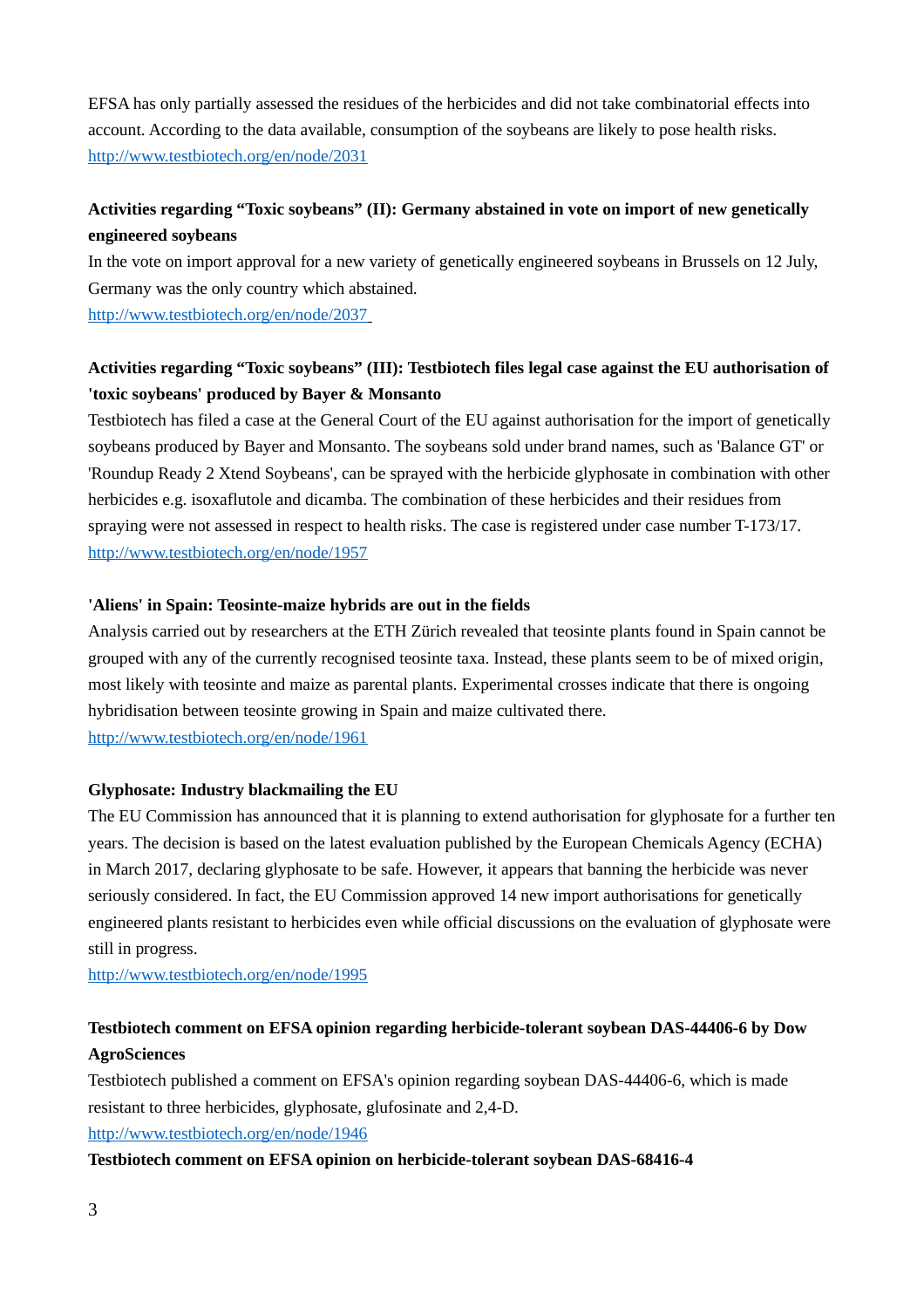Testbiotech published a comment on EFSA's opinion regarding soybean DAS-68416-4. This herbicide tolerant soybean expresses the AAD-12 protein, which confers tolerance to 2,4-D and other related phenoxy herbicides, and the PAT protein which confers tolerance to glufosinate ammonium based herbicides. <http://www.testbiotech.org/en/node/1943>

## **Testbiotech comment on EFSA opinion on herbicide-tolerant soybean FG72 x A5547-127**

Testbiotech published a comment on EFSA's opinion regarding soybean FG72 x A5547-127. The soybean was developed by Bayer and was made resistant to three herbicides: glyphosate, isoxaflutole and glufosinate.

#### <http://www.testbiotech.org/en/node/1975>

Testbiotech also published a short backgrounder on the general problems with risk assessment of herbicide resistant plants: [http://www.testbiotech.org/sites/default/files/Testbiotech\\_Factsheet-](http://www.testbiotech.org/sites/default/files/Testbiotech_Factsheet-Glyphosate_and_herbicide_resistant_plants-July_2017.pdf)Glyphosate and herbicide resistant plants-July 2017.pdf

## **Testbiotech comment on EFSA opinion on herbicide-tolerant oilseed rape MON 88302 x MS8 x RF3**

Testbiotech published a comment on EFSA's opinion regarding oilseed rape MON 88302 x MS8 x RF3. This oilseed rape is genetically engineered to be resistant to the combined application of glyphosate and glufosinate and designed to withstand even higher dosages and even more frequent applications of herbicides.<http://www.testbiotech.org/en/node/1996>

## **New decisions on EU authorisations**

#### **EU authorises five genetically engineered crops**

On 4 July, the EU Commission authorised the import of four new GE crops: cotton 281-24-236 x 3006-210- 23 x MON 88913, cotton GHB 119, maize Bt11 × 59122 × MIR604 × 1507 × GA21 and maize DAS-40278- 9. Authorisation for maize MON 810 was also renewed.

[http://europa.eu/rapid/press-release\\_MEX-17-1908\\_en.htm](http://europa.eu/rapid/press-release_MEX-17-1908_en.htm)

#### **Vote on the import of genetically engineered soybean DAS-68416-4: no qualified majority**

On 12 June, the Standing Committee on Plants, Animals, Food and Feed voted on the authorisation of soybean DAS-68416-4. No qualified majority was reached. On 12 July, the Appeal Committee voted on the soybean. Again, no qualified majority was reached. It is now up to the Commission to decide on the authorisation.

## **Vote on the import of genetically engineered soybean DAS-44406-6 and FG72 x A5547-127: no qualified majority**

On 17 July, the Standing Committee on Plants, Animals, Food and Feed voted on the authorisation of soybean DAS-44406-6 and FG72 x A5547-127. No qualified majority was reached.

#### **News from EFSA**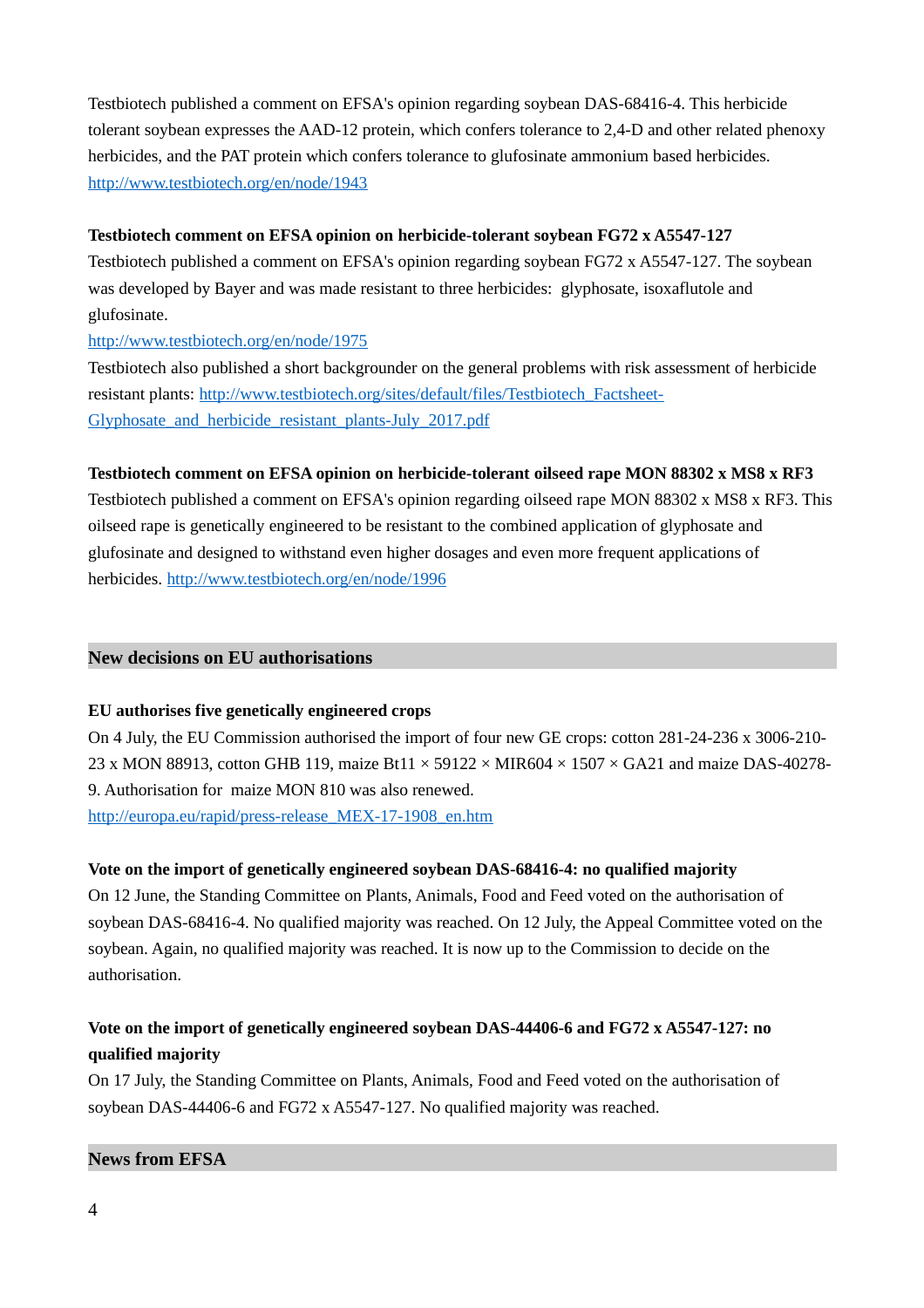#### **Risk assessment of new sequencing information on genetically modified soybean event 40-3-2**

On 7 August, EFSA published a report on new nucleic acid sequencing and updated bioinformatics data for soybean event 40-3-2 provided by the applicant. According to Monsanto, the sequence of soybean event 40- 3-2 as present in the stacked soybean  $305423 \times 40-3-2$  contains an additional nucleotide in the 5' flanking region of a 72 bp additional insert of CP4 EPSPS. According to EFSA, the new information does not give rise to safety issues.

<http://onlinelibrary.wiley.com/doi/10.2903/j.efsa.2017.4968/full>

#### **Risk assessment of new sequencing information on genetically modified soybean event 305423**

On 7 August, EFSA published a report on new nucleic acid sequencing data and updated bioinformatics data for soybean event 305423. The new data provided by Monsanto indicated a four base pair (bp) difference compared to the sequencing data originally provided: one bp located in the genomic 3′ flanking region, two bp located in a gene silencing cassette and one bp in a partial promoter. According to EFSA, the new sequencing data and analyses performed on the new sequence did not give rise to safety issues <http://onlinelibrary.wiley.com/doi/10.2903/j.efsa.2017.4967/full>

## **Scientific Opinion on maize MON 87427 × MON 89034 × 1507 × MON 88017 × 59122 and subcombinations by Monsanto**

On 1 August, EFSA published an opinion regarding the authorisation of maize MON 87427  $\times$  MON 89034  $\times$ 1507 × MON 88017 × 59122.

The five-event stack was made resistant to glyphosate, glufosinate and produces six Bt toxins Cry1A.105, Cry2Ab2, Cry1F, Cry3Bb1, Cry34Ab1 and Cry35Ab1.

The GMO Panel concluded *"that the five-event stack maize is as safe and as nutritious as the non-GM comparator and tested non-GM reference varieties in the context of the scope of this application."* No experimental data were provided for 14 sub-combinations.

<http://onlinelibrary.wiley.com/doi/10.2903/j.efsa.2017.4921/full>

Contrary to the usual practice, no deadline has yet been published for public comments.

## **Scientific Opinion on maize MON 87427 × MON 89034 × NK603 and sub-combinations by Monsanto**

On 1 August, EFSA published an opinion regarding the authorisation of the three-event stack maize MON 87427 × MON 89034 × NK603. The maize contains two genes for glyphosate resistance. Further, it produces the Bt toxins Cry1A.105 and Cry2Ab2. The GMO Panel concluded that *"the three-event stack maize is as safe and as nutritious as the non-GM comparator and the tested non-GM reference varieties"*.

However, no experimental data were provided for the two sub-combinations MON 87427 × MON 89034 and MON 87427 × NK603.

<http://onlinelibrary.wiley.com/doi/10.2903/j.efsa.2017.4922/full>

Comments can be posted here - the deadline for comments is 5 September: [https://ec.europa.eu/food/plant/gmo/public\\_consultations](https://ec.europa.eu/food/plant/gmo/public_consultations)

**Scientific opinion on maize 59122 by Pioneer and Dow AgroSciences**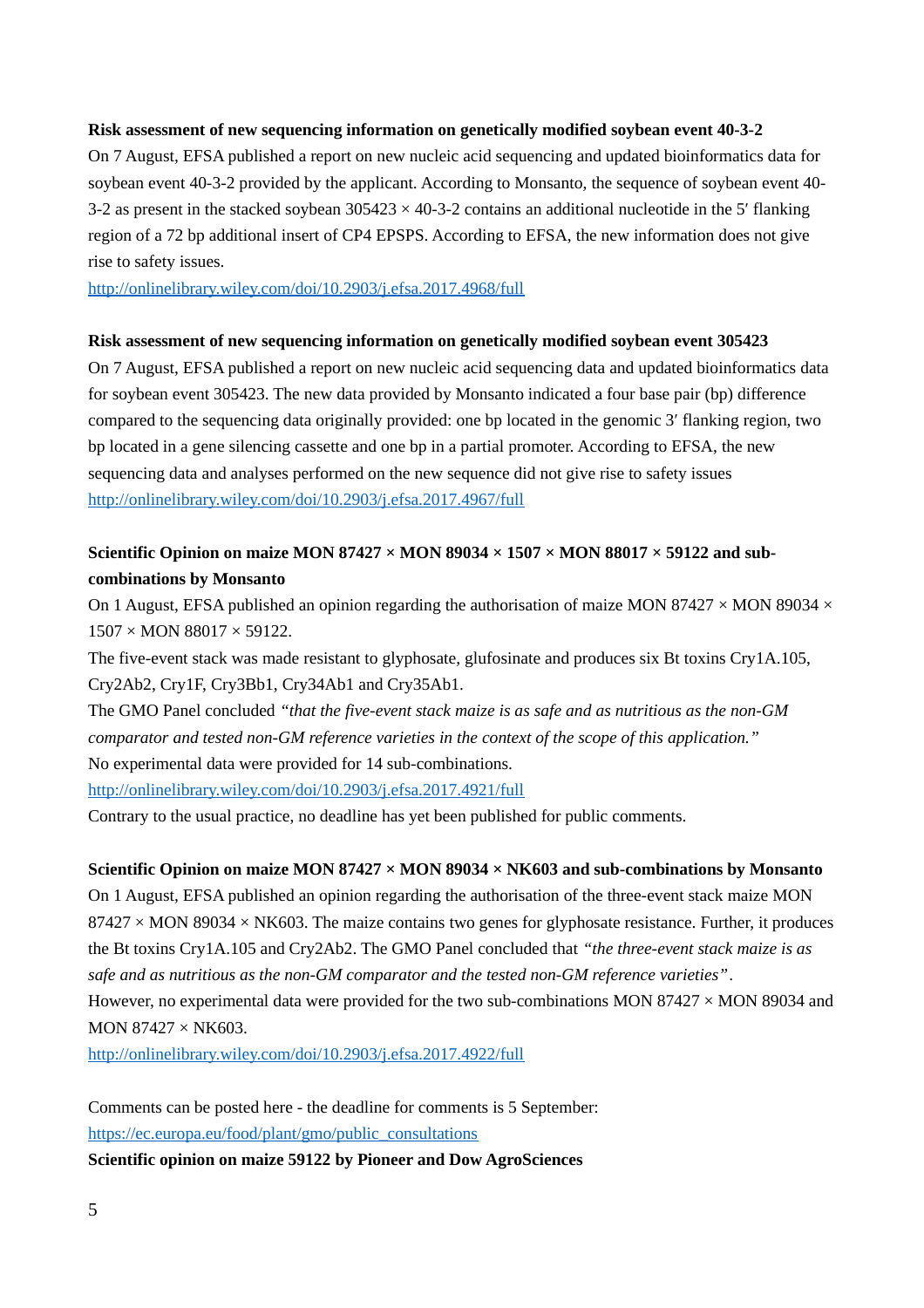On 29 June, EFSA published an opinion regarding the renewal of authorisation for maize 59122. The GMO Panel concluded that *"no new hazards or modified exposure and no new scientific uncertainties were identified that would change the conclusions of the original risk assessment on maize 59122."* <http://onlinelibrary.wiley.com/doi/10.2903/j.efsa.2017.4861/full>

## **New guidance for securing EFSA independence**

The European Food Safety Authority (EFSA) published new guidance for securing its independence. Testbiotech is demanding substantial improvements: EFSA should prioritise more independence specifically in regard to curbing the influence of the agrifood industries. In this respect, the EFSA position should be to give preference to the interests of the general public and, more particularly, the protection of health and the environment.

<http://www.testbiotech.org/en/node/2009>

## **Guidance on allergenicity assessment of genetically modified plants**

On 18 May, EFSA published new guidance regarding the allergenicity of genetically engineered plants. Main findings are:

- For non-IgE-mediated adverse immune reactions to food: *"detailed risk assessment considerations are provided to determine the safety profile of the protein or peptide under assessment with regard to its potential to cause celiac disease."*
- For in vitro protein digestibility tests: *"the EFSA GMO Panel considers that additional investigations are needed before any additional recommendation in the form of guidance for applicants can be provided."*
- For assessing endogenous allergenicity of GM plants and to support the practical implementation of mandatory requirements in Implementing Regulation EU (No) 503/2013: *"the guidance provides further information on: (i) relevant crops subjected to such analysis; (ii) relevant allergens that should be quantified; (iii) methodology to be used for quantification; and (iv) principles to be followed for data interpretation and risk assessment considerations."*

<http://onlinelibrary.wiley.com/doi/10.2903/j.efsa.2017.4862/full>

A technical report was published on the "Outcome of the public consultation on the draft guidance on allergenicity assessment of genetically modified plants".

<http://www.efsa.europa.eu/en/supporting/pub/1259e>

## **Literature review of baseline information to support the risk assessment of RNAi-based GM plants**

On 9 June, EFSA published an external review of information regarding risk assessment of RNAi plants. Amongst others, main findings of the report are:

- "Mobile RNA silencing exists in plants and some animals.
- RNA silencing, and RNAi in particular, operates with unique (though not absolute) selectivity and is being explored in many different ways in biomedicine and biotechnology.
- In some cases, RNA silencing can spread across cellular boundaries, which can extend into systemic silencing. Systemic silencing is restricted to specific taxons and RNA silencing pathways. While the framework for understanding the molecular basis of systemic silencing in different model systems